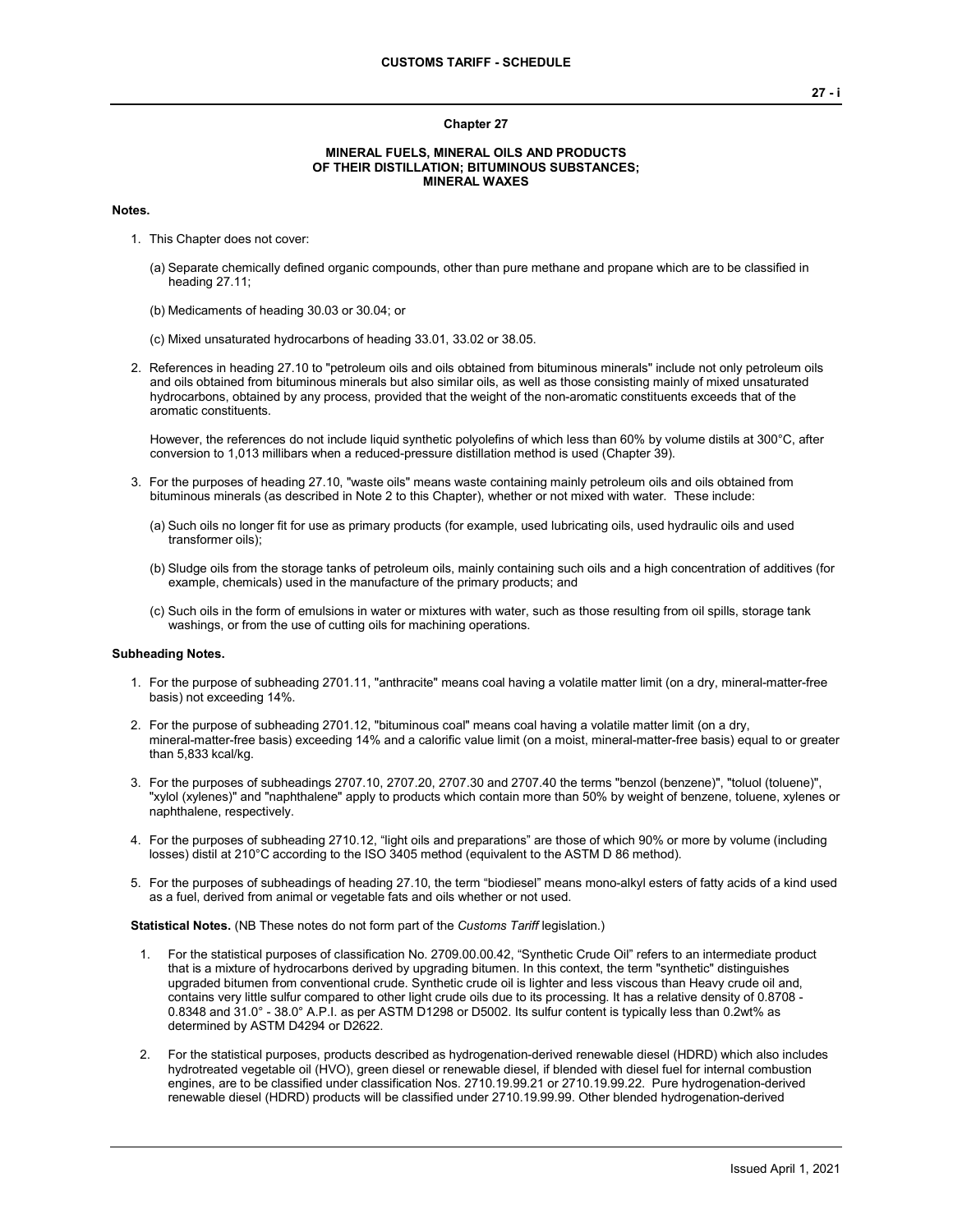renewable diesel (HDRD) products will be classified according to the classification number most appropriate to that product.

## **27 - ii**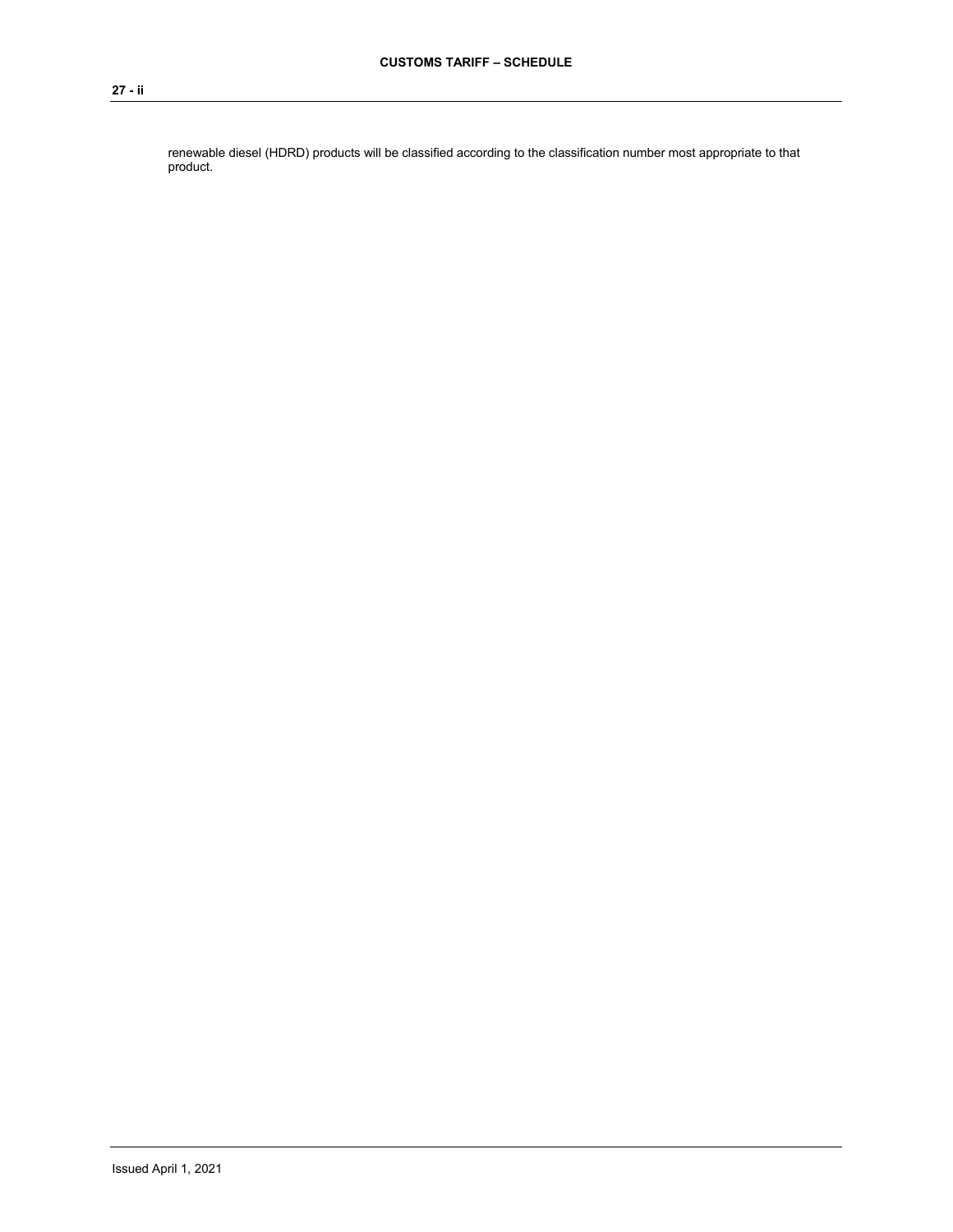# **CUSTOMS TARIFF - SCHEDULE**

| <b>Tariff</b><br>Item | <b>SS</b> | <b>Description of Goods</b>                                                      | Unit of<br>Meas.         | <b>MFN</b><br>Tariff | <b>Applicable</b><br><b>Preferential Tariffs</b>                                                                               |
|-----------------------|-----------|----------------------------------------------------------------------------------|--------------------------|----------------------|--------------------------------------------------------------------------------------------------------------------------------|
| 27.01                 |           | Coal; briquettes, ovoids and similar solid fuels manufactured from coal.         |                          |                      |                                                                                                                                |
|                       |           | -Coal, whether or not pulverized, but not agglomerated:                          |                          |                      |                                                                                                                                |
| 2701.11.00            |           | - - Anthracite                                                                   |                          | Free                 | CCCT, LDCT, GPT,                                                                                                               |
|                       |           |                                                                                  |                          |                      | UST, MXT, CIAT, CT,<br>CRT, IT, NT, SLT, PT,<br>COLT, JT, PAT, HNT,<br>KRT, CEUT, UAT,<br>CPTPT, UKT: Free                     |
|                       |           |                                                                                  | <b>TNE</b>               |                      |                                                                                                                                |
|                       |           |                                                                                  | <b>TNE</b><br><b>TNE</b> |                      |                                                                                                                                |
| 2701.12.00            |           | - -Bituminous coal                                                               |                          | Free                 | CCCT, LDCT, GPT,<br>UST, MXT, CIAT, CT,<br>CRT, IT, NT, SLT, PT,<br>COLT, JT, PAT, HNT,<br>KRT, CEUT, UAT,<br>CPTPT, UKT: Free |
|                       |           | - - - - - Metallurgical coal:                                                    | <b>TNE</b>               |                      |                                                                                                                                |
|                       |           |                                                                                  | <b>TNE</b>               |                      |                                                                                                                                |
|                       |           | $---Other:$                                                                      | <b>TNE</b>               |                      |                                                                                                                                |
|                       |           |                                                                                  | <b>TNE</b>               |                      |                                                                                                                                |
| 2701.19.00            |           | - -Other coal                                                                    |                          | Free                 | CCCT, LDCT, GPT,<br>UST, MXT, CIAT, CT,<br>CRT, IT, NT, SLT, PT,<br>COLT, JT, PAT, HNT,<br>KRT, CEUT, UAT,<br>CPTPT, UKT: Free |
|                       |           |                                                                                  | <b>TNE</b><br><b>TNE</b> |                      |                                                                                                                                |
|                       |           | 2701.20.00 00 -Briquettes, ovoids and similar solid fuels manufactured from coal | <b>TNE</b>               | Free                 | CCCT, LDCT, GPT,<br>UST, MXT, CIAT, CT,<br>CRT, IT, NT, SLT, PT,<br>COLT, JT, PAT, HNT,<br>KRT, CEUT, UAT,<br>CPTPT, UKT: Free |
| 27.02                 |           | Lignite, whether or not agglomerated, excluding jet.                             |                          |                      |                                                                                                                                |
|                       |           | 2702.10.00 00 - Lignite, whether or not pulverized, but not agglomerated         | <b>TNE</b>               | Free                 | CCCT, LDCT, GPT,<br>UST, MXT, CIAT, CT,<br>CRT, IT, NT, SLT, PT,<br>COLT, JT, PAT, HNT,<br>KRT, CEUT, UAT,<br>CPTPT, UKT: Free |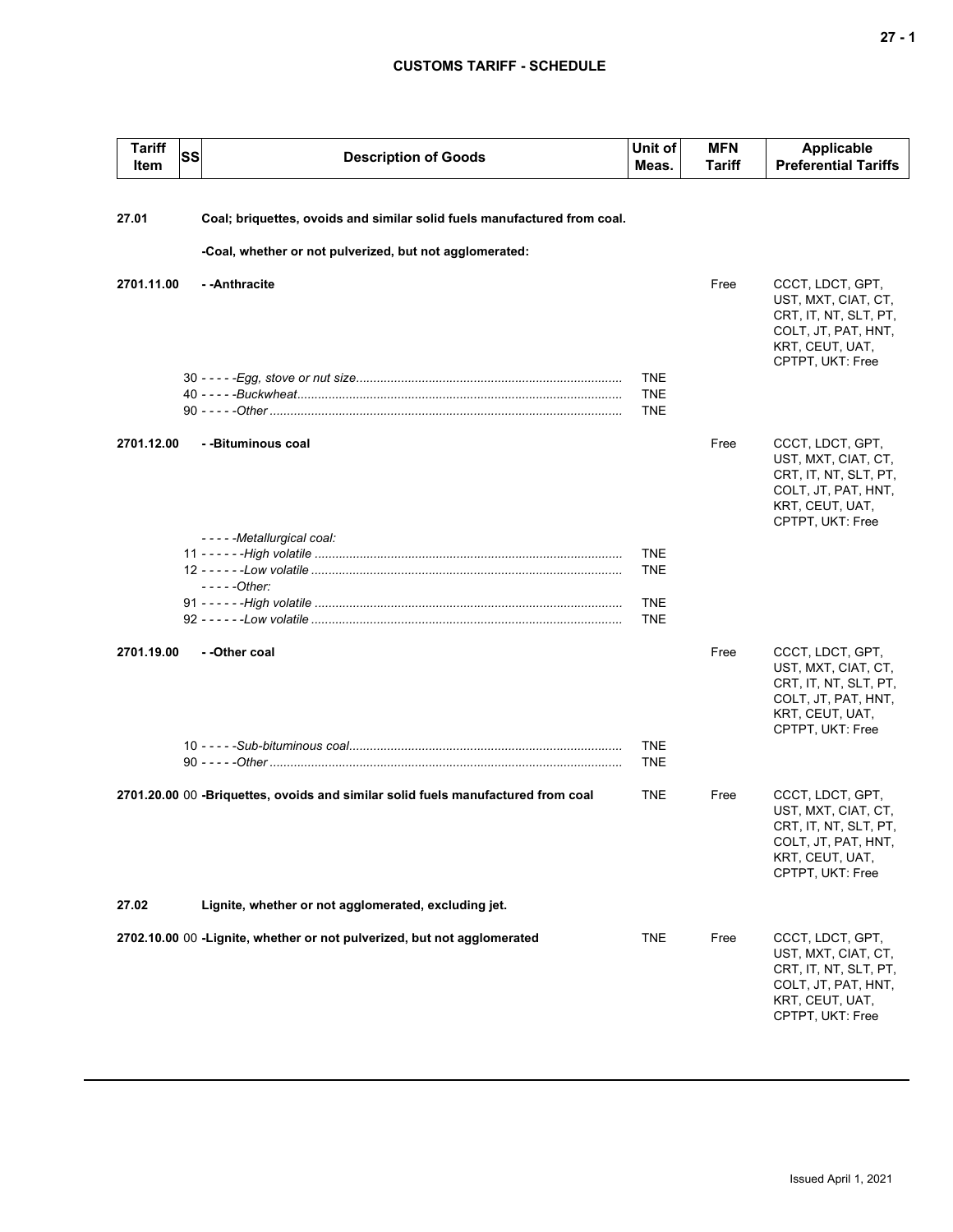| <b>Tariff</b> | SS | <b>Description of Goods</b>                                                                                                                                                                      | Unit of                                | <b>MFN</b> | Applicable                                                                                                                     |
|---------------|----|--------------------------------------------------------------------------------------------------------------------------------------------------------------------------------------------------|----------------------------------------|------------|--------------------------------------------------------------------------------------------------------------------------------|
| Item          |    |                                                                                                                                                                                                  | Meas.                                  | Tariff     | <b>Preferential Tariffs</b>                                                                                                    |
|               |    | 2702.20.00 00 -Agglomerated lignite                                                                                                                                                              | <b>TNE</b>                             | Free       | CCCT, LDCT, GPT,<br>UST, MXT, CIAT, CT,<br>CRT, IT, NT, SLT, PT,<br>COLT, JT, PAT, HNT,<br>KRT, CEUT, UAT,<br>CPTPT, UKT: Free |
|               |    | 2703.00.00 00 Peat (including peat litter), whether or not agglomerated.                                                                                                                         | <b>TNE</b>                             | 6.5%       | CCCT, LDCT, GPT,<br>UST, MXT, CIAT, CT,<br>CRT, IT, NT, SLT, PT,<br>COLT, JT, PAT, HNT,<br>KRT, CEUT, UAT,<br>CPTPT, UKT: Free |
| 2704.00.00    |    | Coke and semi-coke of coal, of lignite or of peat, whether or not<br>agglomerated; retort carbon.                                                                                                |                                        | Free       | CCCT, LDCT, GPT,<br>UST, MXT, CIAT, CT,<br>CRT, IT, NT, SLT, PT,<br>COLT, JT, PAT, HNT,<br>KRT, CEUT, UAT,<br>CPTPT, UKT: Free |
|               |    | -----Coke and semi-coke of coal:                                                                                                                                                                 | <b>TNE</b><br><b>TNE</b><br><b>TNE</b> |            |                                                                                                                                |
|               |    | 2705.00.00 00 Coal gas, water gas, producer gas and similar gases, other than<br>petroleum gases and other gaseous hydrocarbons.                                                                 | KGM                                    | Free       | CCCT, LDCT, GPT,<br>UST, MXT, CIAT, CT,<br>CRT, IT, NT, SLT, PT,<br>COLT, JT, PAT, HNT,<br>KRT, CEUT, UAT,<br>CPTPT, UKT: Free |
|               |    | 2706.00.00 00 Tar distilled from coal, from lignite or from peat, and other mineral tars,<br>whether or not dehydrated or partially distilled, including reconstituted<br>tars.                  | KGM                                    | Free       | CCCT, LDCT, GPT,<br>UST, MXT, CIAT, CT,<br>CRT, IT, NT, SLT, PT,<br>COLT, JT, PAT, HNT,<br>KRT, CEUT, UAT,<br>CPTPT, UKT: Free |
| 27.07         |    | Oils and other products of the distillation of high temperature coal tar;<br>similar products in which the weight of the aromatic constituents<br>exceeds that of the non-aromatic constituents. |                                        |            |                                                                                                                                |
|               |    | 2707.10.00 00 -Benzol (benzene)                                                                                                                                                                  | <b>LTR</b>                             | Free       | CCCT, LDCT, GPT,<br>UST, MXT, CIAT, CT,<br>CRT, IT, NT, SLT, PT,<br>COLT, JT, PAT, HNT,<br>KRT, CEUT, UAT,<br>CPTPT, UKT: Free |
|               |    | 2707.20.00 00 - Toluol (toluene)                                                                                                                                                                 | <b>LTR</b>                             | Free       | CCCT, LDCT, GPT,<br>UST, MXT, CIAT, CT,<br>CRT, IT, NT, SLT, PT,<br>COLT, JT, PAT, HNT,<br>KRT, CEUT, UAT,<br>CPTPT, UKT: Free |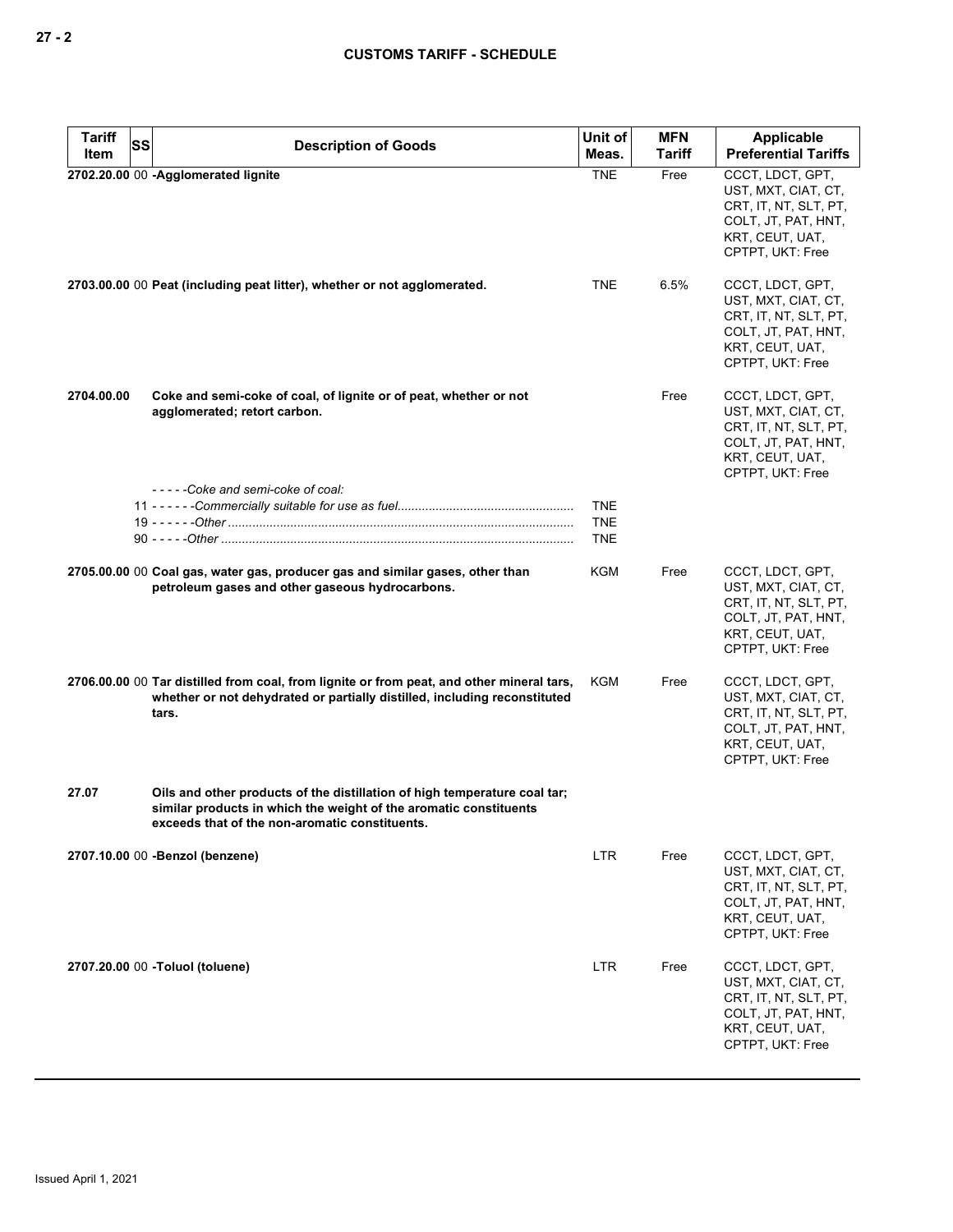| <b>Tariff</b>         | <b>SS</b><br><b>Description of Goods</b>                                                                                                                                                | Unit of                  | <b>MFN</b>    | Applicable                                                                                                                     |
|-----------------------|-----------------------------------------------------------------------------------------------------------------------------------------------------------------------------------------|--------------------------|---------------|--------------------------------------------------------------------------------------------------------------------------------|
| Item                  |                                                                                                                                                                                         | Meas.                    | <b>Tariff</b> | <b>Preferential Tariffs</b>                                                                                                    |
|                       | 2707.30.00 00 -Xylol (xylenes)                                                                                                                                                          | <b>LTR</b>               | Free          | CCCT, LDCT, GPT,<br>UST, MXT, CIAT, CT,<br>CRT, IT, NT, SLT, PT,<br>COLT, JT, PAT, HNT,<br>KRT, CEUT, UAT,<br>CPTPT, UKT: Free |
|                       | 2707.40.00 00 -Naphthalene                                                                                                                                                              | <b>LTR</b>               | Free          | CCCT, LDCT, GPT,<br>UST, MXT, CIAT, CT,<br>CRT, IT, NT, SLT, PT,<br>COLT, JT, PAT, HNT,<br>KRT, CEUT, UAT,<br>CPTPT, UKT: Free |
|                       | 2707.50.00 00 -Other aromatic hydrocarbon mixtures of which 65% or more by volume<br>(including losses) distils at 250°C by the ISO 3405 method (equivalent<br>to the ASTM D 86 method) | LTR.                     | Free          | CCCT, LDCT, GPT,<br>UST, MXT, CIAT, CT,<br>CRT, IT, NT, SLT, PT,<br>COLT, JT, PAT, HNT,<br>KRT, CEUT, UAT,<br>CPTPT, UKT: Free |
|                       | -Other:                                                                                                                                                                                 |                          |               |                                                                                                                                |
|                       | 2707.91.00 00 - - Creosote oils                                                                                                                                                         | <b>LTR</b>               | Free          | CCCT, LDCT, GPT,<br>UST, MXT, CIAT, CT,<br>CRT, IT, NT, SLT, PT,<br>COLT, JT, PAT, HNT,<br>KRT, CEUT, UAT,<br>CPTPT, UKT: Free |
| 2707.99.00            | - -Other                                                                                                                                                                                | <b>KGM</b><br><b>LTR</b> | Free          | CCCT, LDCT, GPT,<br>UST, MXT, CIAT, CT,<br>CRT, IT, NT, SLT, PT,<br>COLT, JT, PAT, HNT,<br>KRT, CEUT, UAT,<br>CPTPT, UKT: Free |
| 27.08                 | Pitch and pitch coke, obtained from coal tar or from other mineral tars.                                                                                                                |                          |               |                                                                                                                                |
| 2708.10.00 00 - Pitch |                                                                                                                                                                                         | KGM                      | Free          | CCCT, LDCT, GPT,<br>UST, MXT, CIAT, CT,<br>CRT, IT, NT, SLT, PT,<br>COLT, JT, PAT, HNT,<br>KRT, CEUT, UAT,<br>CPTPT, UKT: Free |
|                       | 2708.20.00 00 - Pitch coke                                                                                                                                                              | <b>KGM</b>               | Free          | CCCT, LDCT, GPT,<br>UST, MXT, CIAT, CT,<br>CRT, IT, NT, SLT, PT,<br>COLT, JT, PAT, HNT,<br>KRT, CEUT, UAT,<br>CPTPT, UKT: Free |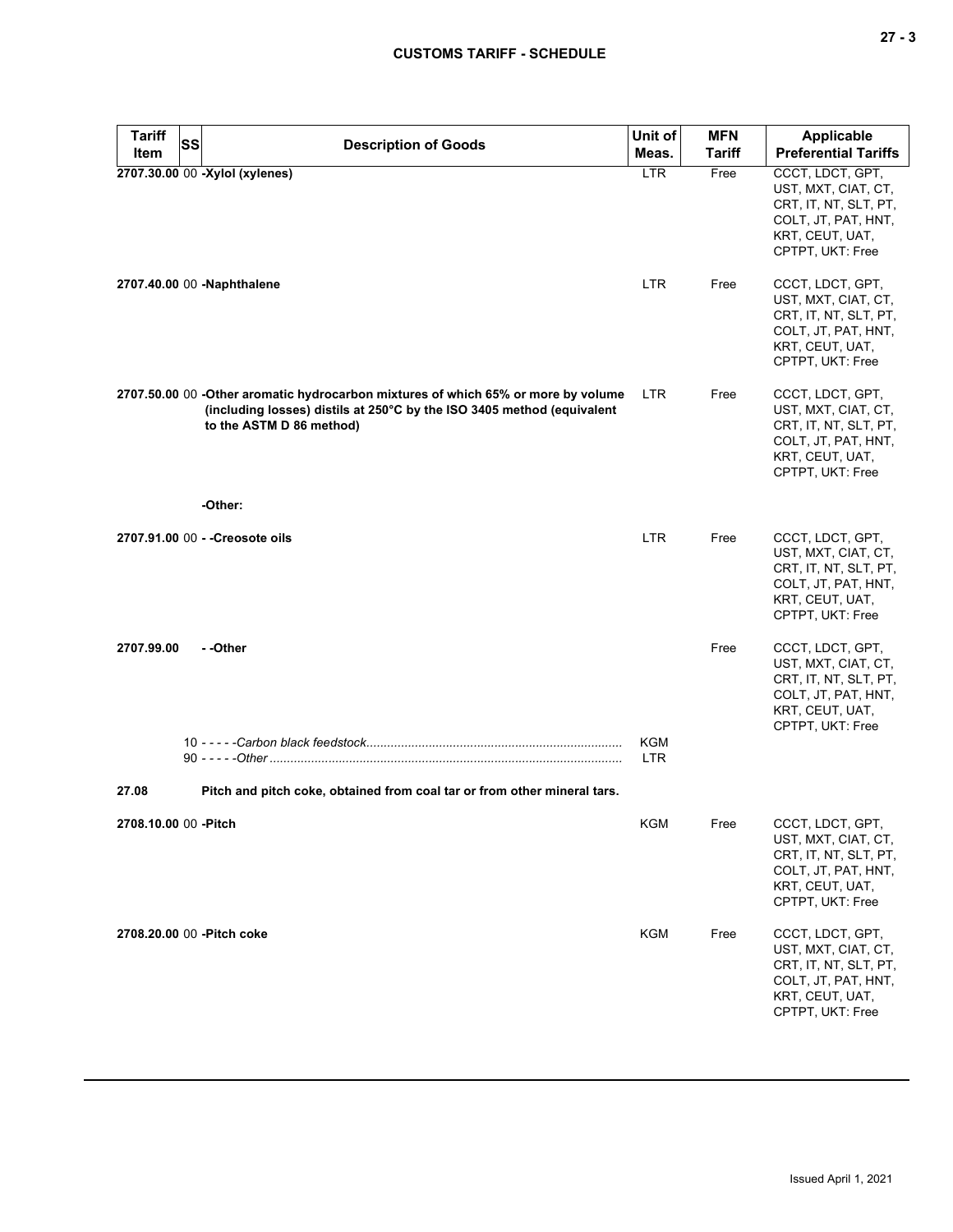| <b>Tariff</b><br>Item | <b>SS</b> | <b>Description of Goods</b>                                                                                                                                                                                                                                                                                                                                                       | Unit of<br>Meas.         | <b>MFN</b><br><b>Tariff</b> | <b>Applicable</b><br><b>Preferential Tariffs</b>                                                                               |
|-----------------------|-----------|-----------------------------------------------------------------------------------------------------------------------------------------------------------------------------------------------------------------------------------------------------------------------------------------------------------------------------------------------------------------------------------|--------------------------|-----------------------------|--------------------------------------------------------------------------------------------------------------------------------|
| 2709.00.00            |           | Petroleum oils and oils obtained from bituminous minerals, crude.                                                                                                                                                                                                                                                                                                                 |                          | Free                        | CCCT, LDCT, GPT,                                                                                                               |
|                       |           | Note: The General Tariff rate that applies to goods of this tariff item is the<br>Most-Favoured-Nation Tariff rate.                                                                                                                                                                                                                                                               |                          |                             | UST, MXT, CIAT, CT,<br>CRT, IT, NT, SLT, PT,<br>COLT, JT, PAT, HNT,<br>KRT, CEUT, UAT,<br>CPTPT, UKT: Free                     |
|                       |           | 30 - - - - - Having a relative density of 0.9042 or more (less than 25° A.P.I.)<br>-----Having a relative density lower than 0.9042 (25° A.P.I. or more):                                                                                                                                                                                                                         | <b>MTQ</b><br><b>MTQ</b> |                             |                                                                                                                                |
|                       |           | 42 - - - - - - Synthetic crude oil having a relative density of 0.8708 - 0.8348 (31.0° -<br>38.0° A.P.I.) and a typical sulphur content of less than 0.2wt%                                                                                                                                                                                                                       | <b>MTQ</b>               |                             |                                                                                                                                |
|                       |           |                                                                                                                                                                                                                                                                                                                                                                                   | MTQ                      |                             |                                                                                                                                |
| 27.10                 |           | Petroleum oils and oils obtained from bituminous minerals, other than<br>crude; preparations not elsewhere specified or included, containing by<br>weight 70% or more of petroleum oils or of oils obtained from<br>bituminous minerals, these oils being the basic constituents of the<br>preparations; waste oils.                                                              |                          |                             |                                                                                                                                |
|                       |           | -Petroleum oils and oils obtained from bituminous minerals (other than<br>crude) and preparations not elsewhere specified or included,<br>containing by weight 70% or more of petroleum oils or of oils obtained<br>from bituminous minerals, these oils being the basic constituents of the<br>preparations, other than those containing biodiesel and other than<br>waste oils: |                          |                             |                                                                                                                                |
| 2710.12               |           | --Light oils and preparations                                                                                                                                                                                                                                                                                                                                                     |                          |                             |                                                                                                                                |
|                       |           | 2710.12.10 00 - - - Alkylenes, mixed, with a very low degree of polymerization                                                                                                                                                                                                                                                                                                    | LTR                      | Free                        | CCCT, LDCT, GPT,<br>UST, MXT, CIAT, CT,<br>CRT, IT, NT, SLT, PT,<br>COLT, JT, PAT, HNT,<br>KRT, CEUT, UAT,<br>CPTPT, UKT: Free |
|                       |           | 2710.12.20 00 - - - Lubricating oils put up in packings for retail sale                                                                                                                                                                                                                                                                                                           | <b>LTR</b>               | 5%                          | CCCT, LDCT, GPT,<br>UST, MXT, CIAT, CT,<br>CRT, IT, NT, SLT, PT,<br>COLT, JT, PAT, HNT,<br>KRT, CEUT, UAT,<br>CPTPT, UKT: Free |
| 2710.12.90            |           | ---Other                                                                                                                                                                                                                                                                                                                                                                          |                          | Free                        | CCCT, LDCT, GPT,<br>UST, MXT, CIAT, CT,                                                                                        |
|                       |           | Note: The General Tariff rate that applies to goods of this tariff item is the<br>Most-Favoured-Nation Tariff rate.                                                                                                                                                                                                                                                               |                          |                             | CRT, IT, NT, SLT, PT,<br>COLT, JT, PAT, HNT,<br>KRT, CEUT, UAT,<br>CPTPT, UKT: Free                                            |
|                       |           | -----Motor spirit (gasoline), including aviation spirit:                                                                                                                                                                                                                                                                                                                          |                          |                             |                                                                                                                                |
|                       |           |                                                                                                                                                                                                                                                                                                                                                                                   | <b>LTR</b>               |                             |                                                                                                                                |
|                       |           |                                                                                                                                                                                                                                                                                                                                                                                   | LTR                      |                             |                                                                                                                                |
|                       |           |                                                                                                                                                                                                                                                                                                                                                                                   | LTR                      |                             |                                                                                                                                |
|                       |           |                                                                                                                                                                                                                                                                                                                                                                                   | LTR                      |                             |                                                                                                                                |
|                       |           |                                                                                                                                                                                                                                                                                                                                                                                   | <b>LTR</b>               |                             |                                                                                                                                |
|                       |           | -----Naphthas, excluding aviation turbine fuel:                                                                                                                                                                                                                                                                                                                                   |                          |                             |                                                                                                                                |
|                       |           |                                                                                                                                                                                                                                                                                                                                                                                   | LTR<br>LTR               |                             |                                                                                                                                |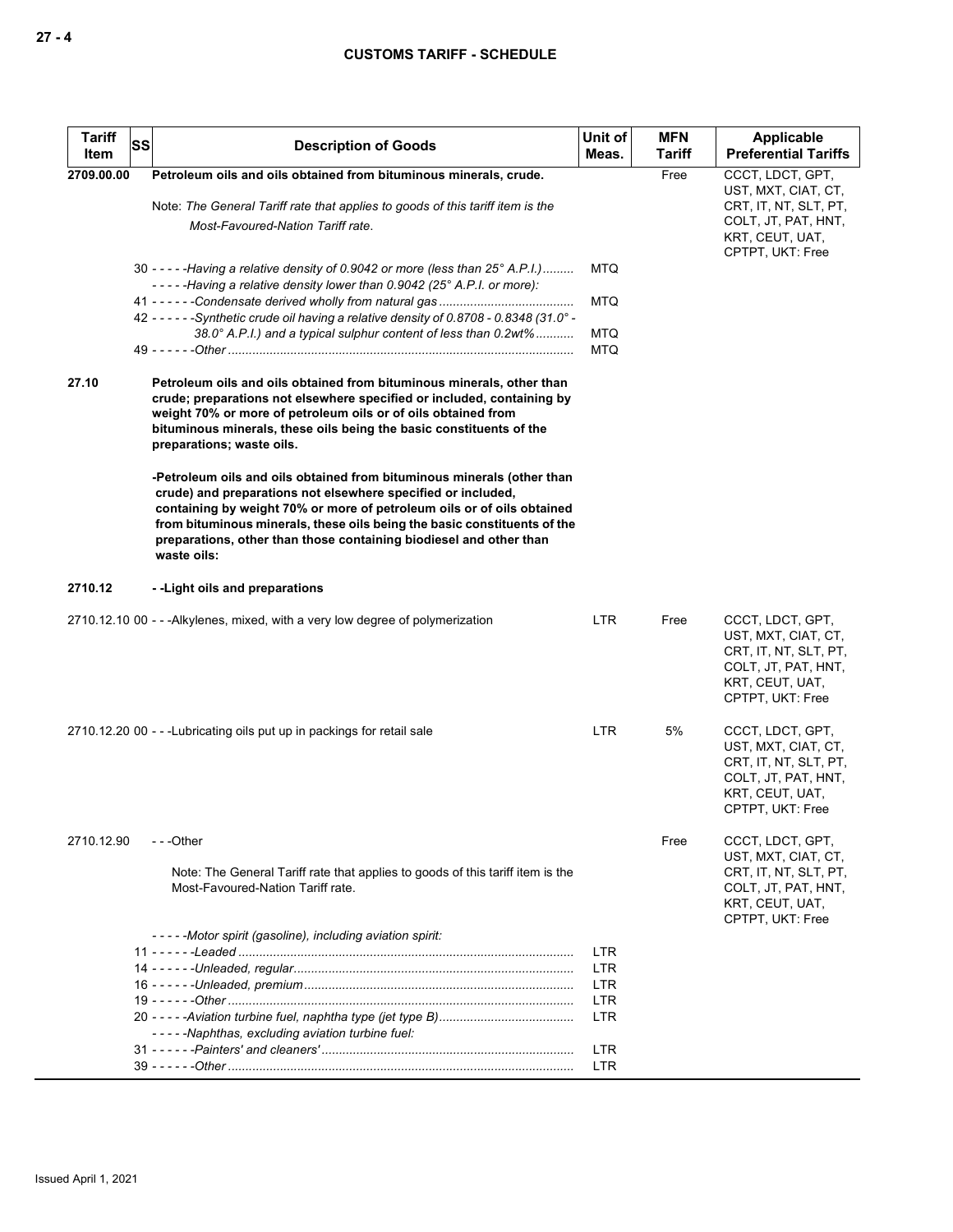| <b>Tariff</b> | <b>SS</b> | <b>Description of Goods</b>                                                                                                                                                                                                                                    | Unit of                  | <b>MFN</b> | <b>Applicable</b>                                                                                                              |
|---------------|-----------|----------------------------------------------------------------------------------------------------------------------------------------------------------------------------------------------------------------------------------------------------------------|--------------------------|------------|--------------------------------------------------------------------------------------------------------------------------------|
| Item          |           |                                                                                                                                                                                                                                                                | Meas.                    | Tariff     | <b>Preferential Tariffs</b>                                                                                                    |
|               |           | $---Other:$                                                                                                                                                                                                                                                    | LTR                      |            |                                                                                                                                |
|               |           |                                                                                                                                                                                                                                                                |                          |            |                                                                                                                                |
|               |           |                                                                                                                                                                                                                                                                | <b>LTR</b><br><b>LTR</b> |            |                                                                                                                                |
|               |           |                                                                                                                                                                                                                                                                | <b>LTR</b>               |            |                                                                                                                                |
|               |           |                                                                                                                                                                                                                                                                |                          |            |                                                                                                                                |
| 2710.19       |           | --Other                                                                                                                                                                                                                                                        |                          |            |                                                                                                                                |
|               |           | 2710.19.10 00 - - - White mineral oil (USP, BP or NF grades);<br>Naphthenic oils for use in the manufacture of printing ink;<br>Oils for use in the manufacture of goods of heading 38.08 or of tariff item<br>No. 9919.00.00                                  | LTR.                     | Free       | CCCT, LDCT, GPT,<br>UST, MXT, CIAT, CT,<br>CRT, IT, NT, SLT, PT,<br>COLT, JT, PAT, HNT,<br>KRT, CEUT, UAT,<br>CPTPT, UKT: Free |
| 2710.19.20    |           | ---Alkylenes, mixed, with a very low degree of polymerization;<br>Lubricating oils or basestocks, containing by weight more than 50% of<br>synthetic hydrocarbons;<br>Other white oils;<br>Petroleum greases and lubricating greases<br>-----Lubricating oils: |                          | Free       | CCCT, LDCT, GPT,<br>UST, MXT, CIAT, CT,<br>CRT, IT, NT, SLT, PT,<br>COLT, JT, PAT, HNT,<br>KRT, CEUT, UAT,<br>CPTPT, UKT: Free |
|               |           |                                                                                                                                                                                                                                                                | <b>LTR</b>               |            |                                                                                                                                |
|               |           |                                                                                                                                                                                                                                                                | <b>LTR</b>               |            |                                                                                                                                |
|               |           |                                                                                                                                                                                                                                                                | LTR                      |            |                                                                                                                                |
|               |           |                                                                                                                                                                                                                                                                | LTR                      |            |                                                                                                                                |
|               |           |                                                                                                                                                                                                                                                                | <b>KGM</b>               |            |                                                                                                                                |
|               |           |                                                                                                                                                                                                                                                                | <b>LTR</b>               |            |                                                                                                                                |
|               |           | 2710.19.30 00 - - - Hydrocracker bottoms for use in the manufacture of motor oils,<br>transmission fluids or hydraulic fluids                                                                                                                                  | <b>LTR</b>               | Free       | CCCT, LDCT, GPT,<br>UST, MXT, CIAT, CT,<br>CRT, IT, NT, SLT, PT,<br>COLT, JT, PAT, HNT,<br>KRT, CEUT, UAT,<br>CPTPT, UKT: Free |
|               |           | ---Other:                                                                                                                                                                                                                                                      |                          |            |                                                                                                                                |
| 2710.19.91    |           | ----Lubricating oils put up in packings for retail sale                                                                                                                                                                                                        |                          | 5%         | CCCT, LDCT, GPT,<br>UST, MXT, CIAT, CT,<br>CRT, IT, NT, SLT, PT,<br>COLT, JT, PAT, HNT,<br>KRT, CEUT, UAT,<br>CPTPT, UKT: Free |
|               |           |                                                                                                                                                                                                                                                                | LTR                      |            |                                                                                                                                |
|               |           |                                                                                                                                                                                                                                                                | LTR                      |            |                                                                                                                                |
|               |           |                                                                                                                                                                                                                                                                | LTR                      |            |                                                                                                                                |
| 2710.19.99    |           |                                                                                                                                                                                                                                                                |                          | Free       | CCCT, LDCT, GPT,                                                                                                               |
|               |           | Note: The General Tariff rate that applies to goods of this tariff item is the<br>Most-Favoured-Nation Tariff rate.                                                                                                                                            |                          |            | UST, MXT, CIAT, CT,<br>CRT, IT, NT, SLT, PT,<br>COLT, JT, PAT, HNT,<br>KRT, CEUT, UAT,<br>CPTPT, UKT: Free                     |
|               |           | -----Kerosene, including fuel oil No. 1, stove oil:                                                                                                                                                                                                            |                          |            |                                                                                                                                |
|               |           | 11 - - - - - - Aviation turbine fuel, kerosene type (jet type A)                                                                                                                                                                                               | <b>LTR</b>               |            |                                                                                                                                |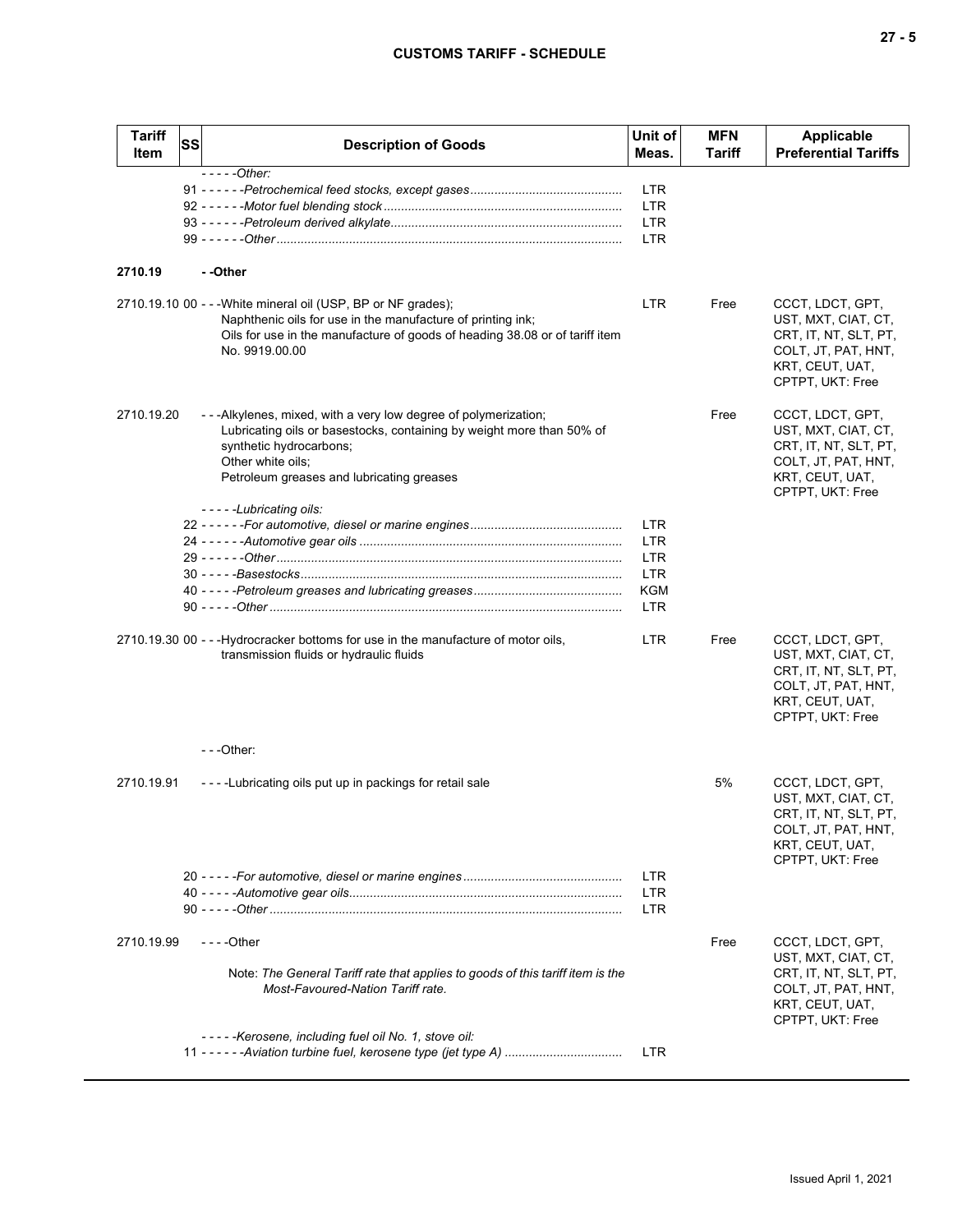| <b>Tariff</b><br>Item     | SS | <b>Description of Goods</b>                                                                                                                                                                                                                                                                                                                               | Unit of<br>Meas. | <b>MFN</b><br>Tariff | Applicable<br><b>Preferential Tariffs</b>                                                                                      |
|---------------------------|----|-----------------------------------------------------------------------------------------------------------------------------------------------------------------------------------------------------------------------------------------------------------------------------------------------------------------------------------------------------------|------------------|----------------------|--------------------------------------------------------------------------------------------------------------------------------|
|                           |    |                                                                                                                                                                                                                                                                                                                                                           | <b>LTR</b>       |                      |                                                                                                                                |
|                           |    | $--$ - - - Fuel oils Nos. 2 and 3:                                                                                                                                                                                                                                                                                                                        |                  |                      |                                                                                                                                |
|                           |    | 21 - - - - - - Diesel fuel, for internal combustion engines, containing by weight not                                                                                                                                                                                                                                                                     | <b>LTR</b>       |                      |                                                                                                                                |
|                           |    | 22 - - - - - - Diesel fuel, for internal combustion engines, containing by weight                                                                                                                                                                                                                                                                         | <b>LTR</b>       |                      |                                                                                                                                |
|                           |    | -----Other fuel oils:                                                                                                                                                                                                                                                                                                                                     | <b>LTR</b>       |                      |                                                                                                                                |
|                           |    | 31 - - - - - - Fuel oil No. 4, containing by weight not more than 0.05% of sulphur.                                                                                                                                                                                                                                                                       | LTR              |                      |                                                                                                                                |
|                           |    | 32 - - - - - - - Fuel oil No. 4, containing by weight more than 0.05% of sulphur                                                                                                                                                                                                                                                                          | <b>LTR</b>       |                      |                                                                                                                                |
|                           |    |                                                                                                                                                                                                                                                                                                                                                           | <b>LTR</b>       |                      |                                                                                                                                |
|                           |    |                                                                                                                                                                                                                                                                                                                                                           | <b>LTR</b>       |                      |                                                                                                                                |
|                           |    | - - - - - Other:                                                                                                                                                                                                                                                                                                                                          |                  |                      |                                                                                                                                |
|                           |    |                                                                                                                                                                                                                                                                                                                                                           | <b>LTR</b>       |                      |                                                                                                                                |
|                           |    |                                                                                                                                                                                                                                                                                                                                                           | <b>LTR</b>       |                      |                                                                                                                                |
|                           |    |                                                                                                                                                                                                                                                                                                                                                           | <b>LTR</b>       |                      |                                                                                                                                |
|                           |    |                                                                                                                                                                                                                                                                                                                                                           |                  |                      |                                                                                                                                |
| 2710.20                   |    | -Petroleum oils and oils obtained from bituminous minerals (other than<br>crude) and preparations not elsewhere specified or included,<br>containing by weight 70% or more of petroleum oils or of oils obtained<br>from bituminous minerals, these oils being the basic constituents of the<br>preparations, containing biodiesel, other than waste oils |                  |                      |                                                                                                                                |
|                           |    | 2710.20.10 00 - - - Lubricating oils put up in packings for retail sale                                                                                                                                                                                                                                                                                   | LTR              | 5%                   | CCCT, LDCT, GPT,<br>UST, MXT, CIAT, CT,<br>CRT, IT, NT, SLT, PT,<br>COLT, JT, PAT, HNT,<br>KRT, CEUT, UAT,<br>CPTPT, UKT: Free |
| 2710.20.90 00 - - - Other |    |                                                                                                                                                                                                                                                                                                                                                           | <b>LTR</b>       | Free                 | CCCT, LDCT, GPT,                                                                                                               |
|                           |    | Note: The General Tariff rate that applies to goods of this tariff item is the<br>Most-Favoured-Nation Tariff rate.                                                                                                                                                                                                                                       |                  |                      | UST, MXT, CIAT, CT,<br>CRT, IT, NT, SLT, PT,<br>COLT, JT, PAT, HNT,<br>KRT, CEUT, UAT,<br>CPTPT, UKT: Free                     |
|                           |    | -Waste oils:                                                                                                                                                                                                                                                                                                                                              |                  |                      |                                                                                                                                |
|                           |    |                                                                                                                                                                                                                                                                                                                                                           |                  |                      |                                                                                                                                |
|                           |    | 2710.91.00 00 - - Containing polychlorinated biphenyls (PCBs), polychlorinated<br>terphenyls (PCTs) or polybrominated biphenyls (PBBs)                                                                                                                                                                                                                    | LTR.             | Free                 | CCCT, LDCT, GPT,<br>UST, MXT, CIAT, CT,<br>CRT, IT, NT, SLT, PT,<br>COLT, JT, PAT, HNT,<br>KRT, CEUT, UAT,<br>CPTPT, UKT: Free |
| 2710.99.00                |    | - -Other                                                                                                                                                                                                                                                                                                                                                  |                  | Free                 | CCCT, LDCT, GPT,<br>UST, MXT, CIAT, CT,<br>CRT, IT, NT, SLT, PT,<br>COLT, JT, PAT, HNT,<br>KRT, CEUT, UAT,<br>CPTPT, UKT: Free |
|                           |    | 10 - - - - - Oils and preparations thereof, having a viscosity of 7.44 mm <sup>2</sup> /sec. or                                                                                                                                                                                                                                                           |                  |                      |                                                                                                                                |
|                           |    |                                                                                                                                                                                                                                                                                                                                                           | LTR.             |                      |                                                                                                                                |
|                           |    |                                                                                                                                                                                                                                                                                                                                                           | <b>LTR</b>       |                      |                                                                                                                                |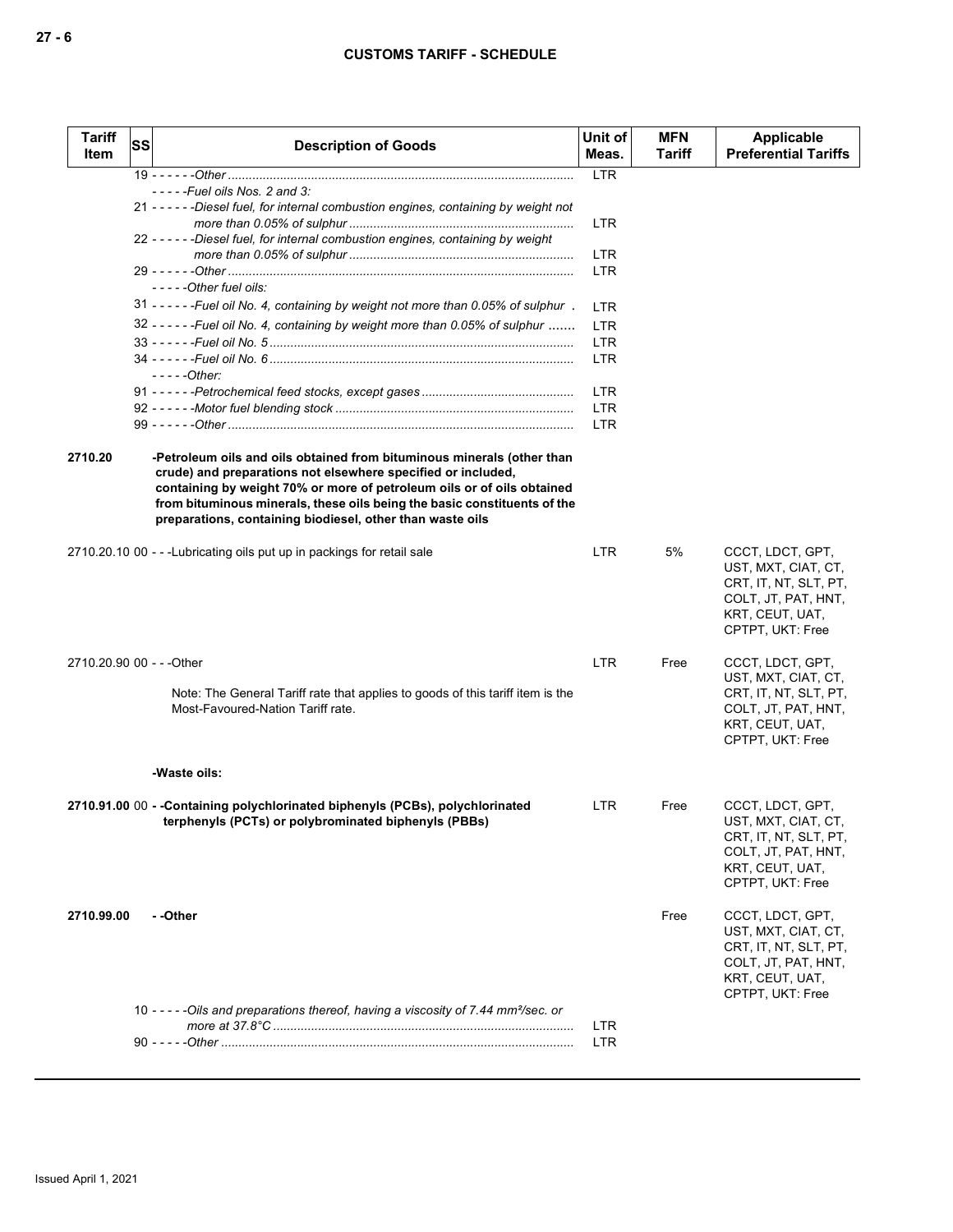| <b>Tariff</b><br><b>SS</b><br>Item | <b>Description of Goods</b>                                                                                                     | Unit of<br>Meas. | <b>MFN</b><br><b>Tariff</b> | <b>Applicable</b><br><b>Preferential Tariffs</b>                                                                               |
|------------------------------------|---------------------------------------------------------------------------------------------------------------------------------|------------------|-----------------------------|--------------------------------------------------------------------------------------------------------------------------------|
| 27.11                              | Petroleum gases and other gaseous hydrocarbons.                                                                                 |                  |                             |                                                                                                                                |
|                                    | -Liquefied:                                                                                                                     |                  |                             |                                                                                                                                |
| 2711.11.00 00 - - Natural gas      |                                                                                                                                 | <b>LTR</b>       | Free                        | CCCT, LDCT, GPT,<br>UST, MXT, CIAT, CT,<br>CRT, IT, NT, SLT, PT,<br>COLT, JT, PAT, HNT,<br>KRT, CEUT, UAT,<br>CPTPT, UKT: Free |
| 2711.12                            | --Propane                                                                                                                       |                  |                             |                                                                                                                                |
|                                    | 2711.12.10 00 - - - In containers ready for use                                                                                 | <b>LTR</b>       | 12.5%                       | CCCT, LDCT, GPT,<br>UST, MXT, CIAT, CT,<br>CRT, IT, NT, SLT, PT,<br>COLT, JT, PAT, HNT,<br>KRT, CEUT, UAT,<br>CPTPT, UKT: Free |
| 2711.12.90 00 - - - Other          |                                                                                                                                 | <b>LTR</b>       | Free                        | CCCT, LDCT, GPT,<br>UST, MXT, CIAT, CT,<br>CRT, IT, NT, SLT, PT,<br>COLT, JT, PAT, HNT,<br>KRT, CEUT, UAT,<br>CPTPT, UKT: Free |
| 2711.13.00 00 - - Butanes          |                                                                                                                                 | <b>LTR</b>       | Free                        | CCCT, LDCT, GPT,<br>UST, MXT, CIAT, CT,<br>CRT, IT, NT, SLT, PT,<br>COLT, JT, PAT, HNT,<br>KRT, CEUT, UAT,<br>CPTPT, UKT: Free |
|                                    | 2711.14.00 00 - - Ethylene, propylene, butylene and butadiene                                                                   | <b>KGM</b>       | Free                        | CCCT, LDCT, GPT,<br>UST, MXT, CIAT, CT,<br>CRT, IT, NT, SLT, PT,<br>COLT, JT, PAT, HNT,<br>KRT, CEUT, UAT,<br>CPTPT, UKT: Free |
| 2711.19                            | - -Other                                                                                                                        |                  |                             |                                                                                                                                |
|                                    | 2711.19.10 00 - - - In containers ready for use                                                                                 |                  | 12.5%                       | CCCT, LDCT, GPT,<br>UST, MXT, CIAT, CT,<br>CRT, IT, NT, SLT, PT,<br>COLT, JT, PAT, HNT,<br>KRT, CEUT, UAT,<br>CPTPT, UKT: Free |
| 2711.19.90                         | ---Other<br>Note: The General Tariff rate that applies to goods of this tariff item is the<br>Most-Favoured-Nation Tariff rate. | <b>LTR</b>       | Free                        | CCCT, LDCT, GPT,<br>UST, MXT, CIAT, CT,<br>CRT, IT, NT, SLT, PT,<br>COLT, JT, PAT, HNT,<br>KRT, CEUT, UAT,<br>CPTPT, UKT: Free |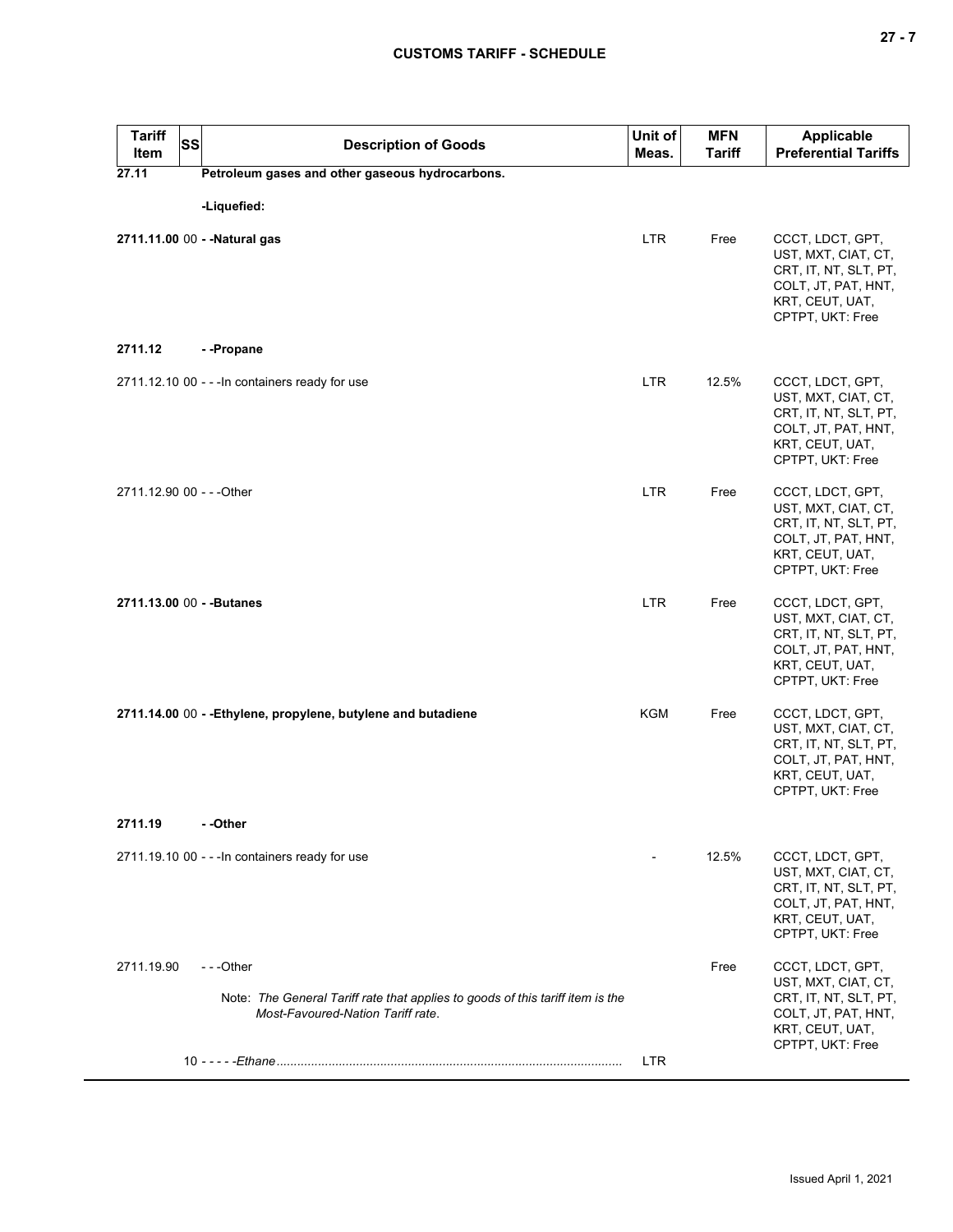| <b>Tariff</b><br>Item   | <b>SS</b> | <b>Description of Goods</b>                                                                                                                                                                                                           | Unit of<br>Meas. | <b>MFN</b><br>Tariff | Applicable<br><b>Preferential Tariffs</b>                                                                                      |
|-------------------------|-----------|---------------------------------------------------------------------------------------------------------------------------------------------------------------------------------------------------------------------------------------|------------------|----------------------|--------------------------------------------------------------------------------------------------------------------------------|
|                         |           |                                                                                                                                                                                                                                       | <b>LTR</b>       |                      |                                                                                                                                |
|                         |           | -In gaseous state:                                                                                                                                                                                                                    |                  |                      |                                                                                                                                |
|                         |           | 2711.21.00 00 - - Natural gas                                                                                                                                                                                                         | <b>TMQ</b>       | Free                 | CCCT, LDCT, GPT,<br>UST, MXT, CIAT, CT,<br>CRT, IT, NT, SLT, PT,<br>COLT, JT, PAT, HNT,<br>KRT, CEUT, UAT,<br>CPTPT, UKT: Free |
| 2711.29.00 00 - - Other |           |                                                                                                                                                                                                                                       | <b>TMQ</b>       | Free                 | CCCT, LDCT, GPT,<br>UST, MXT, CIAT, CT,<br>CRT, IT, NT, SLT, PT,<br>COLT, JT, PAT, HNT,<br>KRT, CEUT, UAT,<br>CPTPT, UKT: Free |
| 27.12                   |           | Petroleum jelly; paraffin wax, micro-crystalline petroleum wax, slack<br>wax, ozokerite, lignite wax, peat wax, other mineral waxes, and similar<br>products obtained by synthesis or by other processes, whether or not<br>coloured. |                  |                      |                                                                                                                                |
|                         |           | 2712.10.00 00 -Petroleum jelly                                                                                                                                                                                                        | <b>KGM</b>       | 7%                   | CCCT, LDCT, GPT,<br>UST, MXT, CIAT, CT,<br>CRT, IT, NT, SLT, PT,<br>COLT, JT, PAT, HNT,<br>KRT, CEUT, UAT,<br>CPTPT, UKT: Free |
|                         |           | 2712.20.00 00 -Paraffin wax containing by weight less than 0.75% of oil                                                                                                                                                               | KGM              | Free                 | CCCT, LDCT, GPT,<br>UST, MXT, CIAT, CT,<br>CRT, IT, NT, SLT, PT,<br>COLT, JT, PAT, HNT,<br>KRT, CEUT, UAT,<br>CPTPT, UKT: Free |
| 2712.90.00              |           | -Other                                                                                                                                                                                                                                |                  | Free                 | CCCT, LDCT, GPT,<br>UST, MXT, CIAT, CT,<br>CRT, IT, NT, SLT, PT,<br>COLT, JT, PAT, HNT,<br>KRT, CEUT, UAT,<br>CPTPT, UKT: Free |
|                         |           |                                                                                                                                                                                                                                       | KGM<br>KGM       |                      |                                                                                                                                |
| 27.13                   |           | Petroleum coke, petroleum bitumen and other residues of petroleum<br>oils or of oils obtained from bituminous minerals.                                                                                                               |                  |                      |                                                                                                                                |
|                         |           | -Petroleum coke:                                                                                                                                                                                                                      |                  |                      |                                                                                                                                |
|                         |           | 2713.11.00 00 - - Not calcined                                                                                                                                                                                                        | <b>TNE</b>       | Free                 | CCCT, LDCT, GPT,<br>UST, MXT, CIAT, CT,<br>CRT, IT, NT, SLT, PT,<br>COLT, JT, PAT, HNT,<br>KRT, CEUT, UAT,<br>CPTPT, UKT: Free |